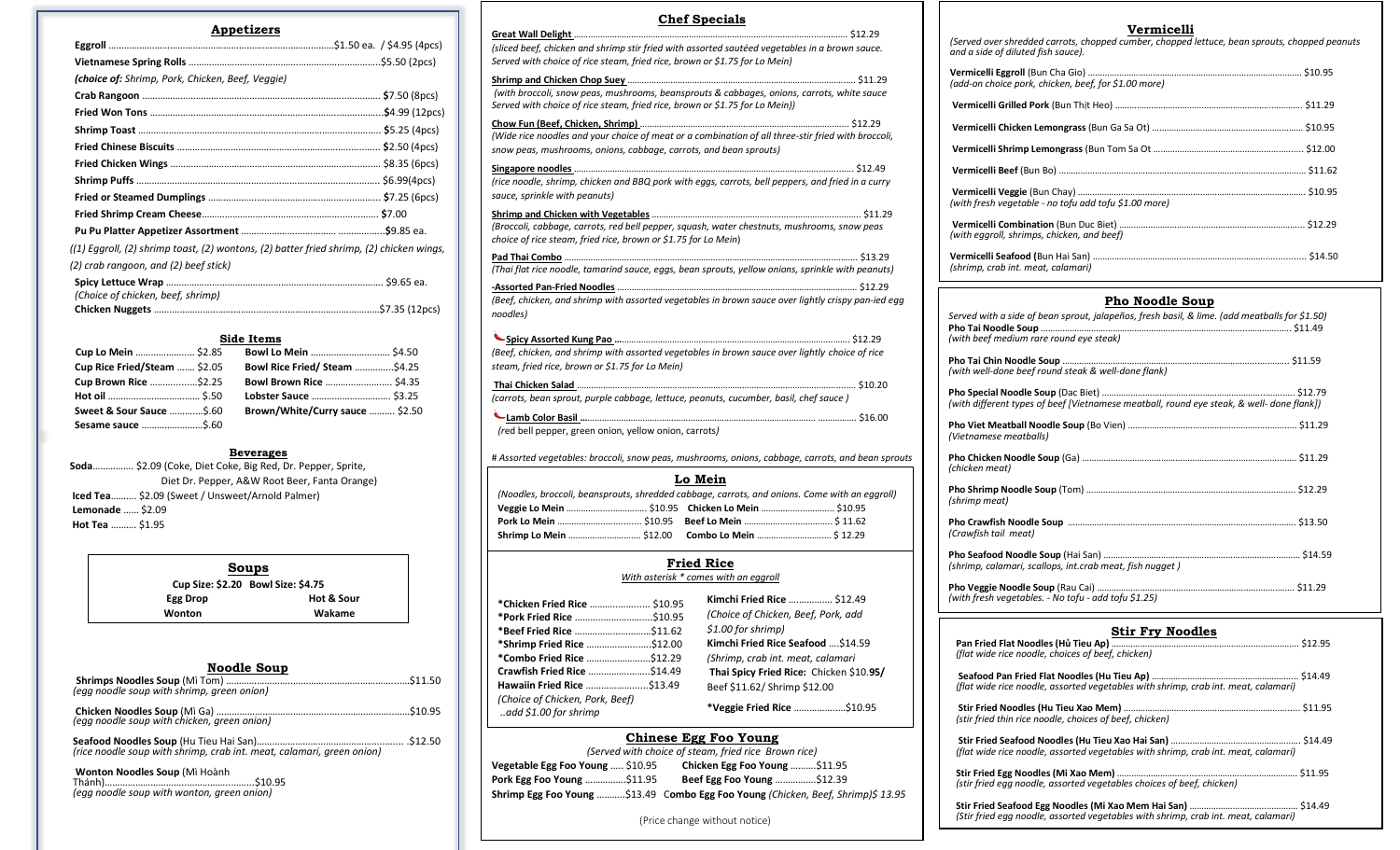#### **Beef Entrée**

I

*Served your choice Fried, White, Brown Rice and an eggroll. Substitute for Lo Mein Noodle \$1.75 With asterisk \* comes with an eggroll* **\*Beef and Broccoli** *(Stir fried in brown sauce)* ………………………………..………….......…….. \$11.62 **Basil Beef** ………………………………..…………..............................................................…….. \$11.62 (*Stir fried in brown sauce: snow peas, mushrooms, onions, cabbage, carrots, and bell pepper)* \***Pepper Steak** ……………………………………………………………………………………….……………….. \$11.62 *(Beef with green bell peppers, and onions in brown sauce)* **\*Almond or Cashew Beef** ……………………………………………………………………..…………….... \$11.62 *(Green peas, carrots, and water chestnuts in brown sauce)* **\* Kung Pao Beef** ……………………………………………………………….……………………….........… \$11.62 *(Sliced beef with bell pepper, onion, carrots squash, peanuts, chili peppers)* **\*Beef with Black Bean Sauce** …………………….………………………………………………..………….. \$11.62 *(with onions, squash, green bell peppers)* **\* Beef Hot Garlic Sauce** ………………………………………………………………………..……….……. \$11.62 *(Onions, mushrooms, water chestnuts, squash)* **\* General Tso's Beef** ………………………………………..………………………………….…..……..….. \$11.62 *(Breaded beef, broccoli, red bell peppers, onions, peppers)* **Mongolian Beef** ………………………………………………….…………………………………………..……..… \$11.62 *(beef with carrots, mushrooms, and green onions)* **Orange Beef** ………………………………………………………………………………………….…………………. \$11.62 *(lightly battered beef or chicken stir fried in a tangy and spicy sauce with ginger, and broccoli)* **Moo Shu Beef** …………………………………………………………………………………………………...…….. \$11.62 *(with cabbage, onion, carrots, green onion, mushroom, egg, bean sprouts, bamboo shoot Pan cake)* **Teriyaki Beef** …………………………………………………………………….………………..……………………. \$11.62 (*Sliced beef stir fried with squash, carrots, snow peas, red bell pepper and mushrooms in a slightly sweet teriyaki sauce)* **Hibachi Beef** ………………………………………………………………………………………..……….……......\$11.62 *(Sliced beef wok grilled with onions, squash, and mushrooms)* **Szechuan** Beef ………………………………..…………................................................................\$11.62 (*Stir fried in brown sauce: green onion, yellow onions, bamboo slice, carrots, jalapenos, ginger)* **Thai Curry Beef ….**………………………………………………………………………………………...….. \$11.62 *(sliced beef sautéed in a spicy curry sauce with onions, squash, red bell pepper, peas, and carrots)* **Korean BBQ rib** ……………………………………………………………………...…….…….……………….... \$14.39 (Korean beef slice cut rib, Korean sauce, and napa kimchi cabbage) **Shaken Dice Beef (Bo Luc Lac)** …………………………………………………………………………..…. \$15.39 (steam rice, ribeye cut cubes, mushroom and garlic sauce*)* **Steak Bulgogi …**…………………………………………………………………………….….…………….…..…. \$15.39 (ribeye cut, Korean sauce, jalapenos, onion, and cucumber kimchi)

#### **Seafood Entrée**

| Served your choice Fried, White, Brown Rice and an eggroll. Substitute for Lo Mein Noodle    |  |
|----------------------------------------------------------------------------------------------|--|
| \$1.75 With asterisk * comes with an eggroll                                                 |  |
|                                                                                              |  |
| (shrimp and assorted vegetables sautéed in a white sauce)                                    |  |
|                                                                                              |  |
| (Batter shrimp with onions, bell pepper, carrots, pineapple with house sweet and sour sauce) |  |
|                                                                                              |  |
| (Stir fried in brown sauce: snow peas, mushrooms, onions, cabbage, carrots, and bell pepper) |  |
|                                                                                              |  |
|                                                                                              |  |
| (batter fried shrimp with water chestnuts, onions, red bell pepper, and pineapple)           |  |
| * Shrimp Hot Garlic Sauce (Onions, mushrooms, water chestnuts, squash)  \$12.00              |  |
|                                                                                              |  |
| (sautéed in a spicy curry sauce with onions, squash, red bell pepper, peas, and carrots)     |  |
|                                                                                              |  |

#### **Seafood Entrée cont.**

| (green onion, yellow onions, bamboo slice, carrots, jalapenos, ginger)                         |  |
|------------------------------------------------------------------------------------------------|--|
| (peas & carrots, mushroom, water chestnuts)                                                    |  |
| (Calamari, shrimp, scallops, severed with egg noodle.)                                         |  |
| (Mushroom, bamboo, water chestnuts)                                                            |  |
| (Steam rice with shrimps tossed with jalapenos & garlic in lemon pepper sauce)                 |  |
| (Steam rice with calamari tossed with jalapenos & garlic in lemon pepper sauce)                |  |
| (Stir fried in brown sauce: snow peas, mushrooms, onions, cabbage, carrots, and bell pepper)   |  |
| (Steam rice with shrimps tossed with jalapenos, raisin, cherry & garlic in lemon pepper sauce) |  |
|                                                                                                |  |
| (Calamari, shrimp, scallops, with hot pepper and brown sauce.)                                 |  |
| (Tossed with onion and black bean oyster sauce)                                                |  |
| (Battered, with salt and pepper served with rice)                                              |  |

#### **Chicken Entrée**

*white chicken meat and your choice Fried, White, Brown Rice and an eggroll. Substitute for Lo Mein Noodle \$1.75 With asterisk \* comes with an eggroll)*

| (Stir fried in brown sauce: snow peas, mushrooms, onions, cabbage, carrots, and bell pepper)      |  |
|---------------------------------------------------------------------------------------------------|--|
|                                                                                                   |  |
| (Green peas, carrots, and water chestnuts in brown sauce)                                         |  |
|                                                                                                   |  |
| (Batter chicken and with house lemon sauce)                                                       |  |
|                                                                                                   |  |
| (Batter chicken with onions, bell pepper, carrots, pineapple with house sweet and sour sauce)     |  |
|                                                                                                   |  |
| (Sliced chicken with bell pepper, onion, carrots squash, peanuts, chili peppers)                  |  |
|                                                                                                   |  |
| (Batter chicken with house sesame sauce)                                                          |  |
|                                                                                                   |  |
| (with onions, squash, green bell peppers)                                                         |  |
|                                                                                                   |  |
| (Onions, mushrooms, water chestnuts, squash)                                                      |  |
|                                                                                                   |  |
| (Mushroom, white onion, carrots)                                                                  |  |
|                                                                                                   |  |
| (Sliced chicken, snow peas, cabbage, mushrooms, squash)                                           |  |
|                                                                                                   |  |
| (Breaded chicken, broccoli, red bell peppers, onions, peppers)                                    |  |
|                                                                                                   |  |
| (chicken with carrots, mushrooms, and green onions)                                               |  |
|                                                                                                   |  |
| (Lightly battered beef or chicken stir fried in a tangy and spicy sauce with ginger, peppers, and |  |
| broccoli)                                                                                         |  |
|                                                                                                   |  |
| (with cabbage, onion, carrots, green onion, mushroom, egg, bean sprouts, bamboo shoot             |  |
| Pan cake)                                                                                         |  |
| (Price change without notice)                                                                     |  |

(Price change without notice)

#### **Chicken Entrée cont.**

| (Sliced chicken stir fried with squash, carrots, snow peas, red bell pepper and mushrooms in a<br>slightly sweet teriyaki sauce) |  |  |
|----------------------------------------------------------------------------------------------------------------------------------|--|--|
| (Sliced chicken wok grilled with onions, squash, and mushrooms)                                                                  |  |  |
| (sliced chicken sautéed in a spicy curry sauce with onions, squash, red bell pepper, peas, and carrots)                          |  |  |
|                                                                                                                                  |  |  |
| (Stir fried in brown sauce: green onion, yellow onions, bamboo slice, carrots, jalapenos, ginger)                                |  |  |
|                                                                                                                                  |  |  |
| (steam rice with chicken with onion, garlic, and spicy lemongrass sauce)                                                         |  |  |
|                                                                                                                                  |  |  |
|                                                                                                                                  |  |  |
| Pork Entrée<br>-Concept with Entert Halliter December Diese Culturations for the Adolf Alexander Cd TE                           |  |  |

| Served with Fried, White, Brown Rice. Substitute for Lo Mein Noodle \$1.75<br>With asterisk * comes with an eggroll |  |  |
|---------------------------------------------------------------------------------------------------------------------|--|--|
|                                                                                                                     |  |  |
|                                                                                                                     |  |  |
| (batter fried pork with onions, bell pepper, carrots, pineapple & with house sweet and sour                         |  |  |
| sauce)                                                                                                              |  |  |
|                                                                                                                     |  |  |
| (cabbage, mushrooms, zucchini squash)                                                                               |  |  |
|                                                                                                                     |  |  |
|                                                                                                                     |  |  |
|                                                                                                                     |  |  |
| (Onions, mushrooms, water chestnuts, squash)                                                                        |  |  |
|                                                                                                                     |  |  |
|                                                                                                                     |  |  |
| (Served with cucumber, lettuce, tomato, pickled carrot.)                                                            |  |  |

#### **Vegetarian Entrée**

| (Served with choice of rice steam, fried rice, brown or \$1.75 for Lo Mein                               |  |
|----------------------------------------------------------------------------------------------------------|--|
| With asterisk * comes with an eggroll)                                                                   |  |
|                                                                                                          |  |
| (Broccoli, carrots, red bell peppers, mushrooms squash, snow peas, water chestnuts, carrots,<br>cabbage) |  |
|                                                                                                          |  |
| (broccoli, carrots, mushrooms, snow peas, squash, water chestnuts, cabbage)                              |  |
|                                                                                                          |  |
| (broccoli, squash, mushrooms, onions)                                                                    |  |
|                                                                                                          |  |
|                                                                                                          |  |
|                                                                                                          |  |
|                                                                                                          |  |
|                                                                                                          |  |
|                                                                                                          |  |



 *East and Southeast Asian Food*  **512-388-9885 Open Monday thru Thursday 11am – 2:30pm 4:30pm – 9 pm Open Friday-Sunday11am-9pm Order Online @ [www.greatwallroundrock.com](http://www.greatwallroundrock.com/)**